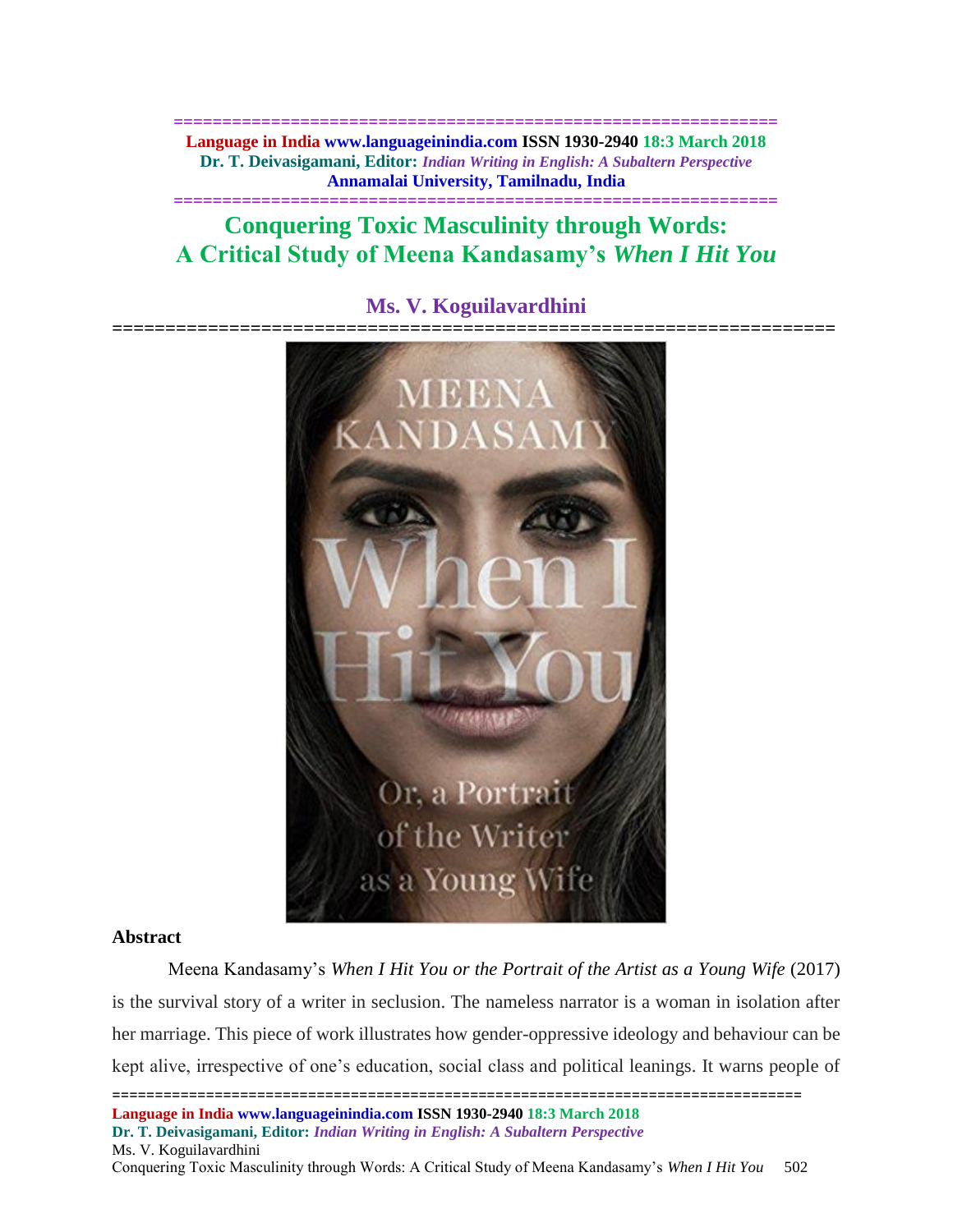how a seemingly "successful" marriage could be violent, oppressive and abusive without anyone around being aware of its brutality. The novel proves that a once upon a time feminist can get trapped in an abusive marriage and domestic violence. She is informed time and again by her husband that it is her feminism that is the problem and not his abusive behaviour. At this juncture, she uses her only advantage as a writer, that is, her language to be free from the confinements. After battling the silence forced upon her, the speaker attains liberation through her fierce use of language which she uses sometimes to play along with the abusive husband in order to avoid possible violence and some other times to provoke him. To cope, to escape, she dons the role of a writer marking plot points from her own abusive marriage. Her words are her only shield weapons. *She 'slips her words between his ribs like a stiletto knife' as she says herself.*In the close of the novel the speaker portrays the new role of modern women in the contemporary society. In total the entire book travels around the life of the writer.

# *When I Hit You or A Portrait of the Artist as a Young Wife*

Meena Kandasamy's *When I Hit You or A Portrait of the Artist as a Young Wife* (2017) is the survival story of a writer in seclusion. *It* is a dazzling and provocative novel of an abusive marriage. Seduced by politics, poetry and an enduring dream of building a better world together, the unnamed narrator falls in love with a university professor. Moving with him to a rain-washed coastal town, she swiftly learns that what for her is a bond of love is for him a contract of ownership. As he sets about reducing her to his idealised version of an obedient wife, bullying her and devouring her ambition of being a writer in the process, she attempts to push back  $-a$ resistance he resolves to break with violence and rape. At this juncture, she uses her only advantage as a writer (i.e.) her language to be free from the confinements. After battling the silence forced upon her, the speaker attains liberation through her fierce use of language which she uses sometimes to play along with the abusive husband in order to avoid possible violence and some other times to provoke him. To cope, to escape, she dons the role of a writer marking plot points from her own abusive marriage. Her words are her only shield weapons. *She slips her words between his ribs like a stiletto knife.* When the novel reaches its end the speaker portrays the new role of modern women in the contemporary society. This paper aims to dissect and display the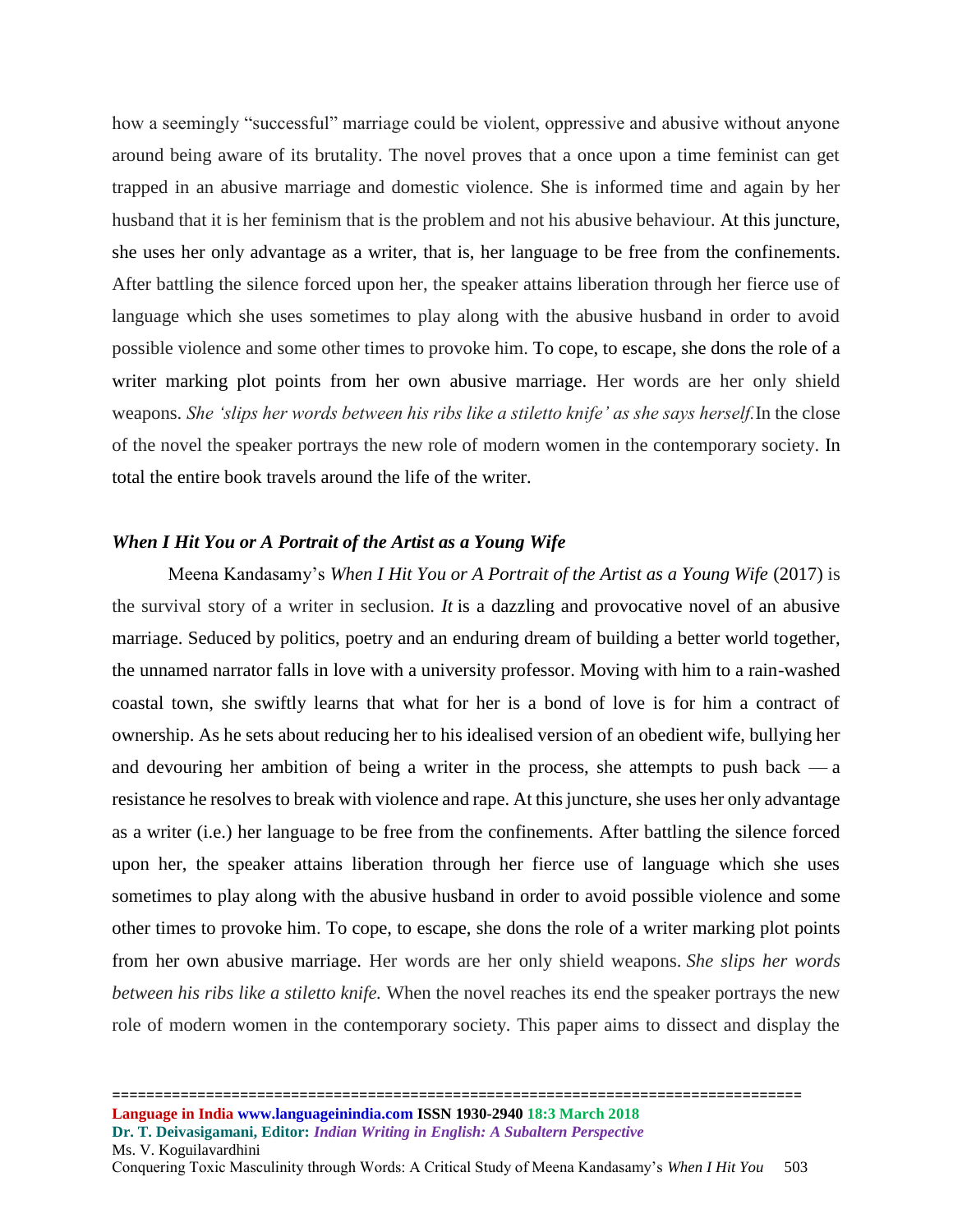male chauvinist consciousness that aims to overpower women in a domestic environment. In total the entire book travels around the life of the writer as a woman.

#### **The Narrator**

The narrator, a young woman, who is also a writer moves with her newly married husband to an unfamiliar city where an assault on her tongue, mind and body begins. The novel begins with stripping of the narrator's autonomy after her marriage to a university lecturer, Marxist and a onetime revolutionary in south [India](https://www.theguardian.com/world/india) who uses communist ideas as a cover for his own sadism. In the beginning of the novel the narrator describes Primrose Villa, her husband's place, as a place of kept secrets, an enclosed space of unheard and unvoiced secrets of her marriage. To escape the after-marriage difficulties she imagines her life to be a film in which she is trapped. She confesses she became an actress in real life even before she faced cameras. Her movement is restricted within the walls of Primrose Villa which becomes her setting to act. The language barrier limits her further to speak only the words of wifely domesticity when she shops for vegetables or buys cleaning products etc.

#### **Initial Days of Marriage**

The First few days of marriage has its own charm as she suits her tastes and her dressing style according to his taste. She transforms herself into a blank paper which is ready to be written with new words and commands. Her husband is a man who is kind to strangers but can't extend his kindness to his wife. He frowns upon what he perceives as his wife's vacillating petit bourgeois poet-prostitute-female-writer ways. He finds mistakes with everything that she does. Like any coward, he uses small failures as an excuse to hit her. To manage the situation she satisfies her husband with a "requisite Humility" (Kandasamy 19) that makes his male mind satisfactory. She becomes the actress, the self-anointed writer and the cinematographer of her role. She was bestowed with a creative freedom when she falls out of her role of a wife. But that's just a temporary escape as the story, the situation and the role change every day, every hour and every time she sits and contemplates.

### **A Communist Lover**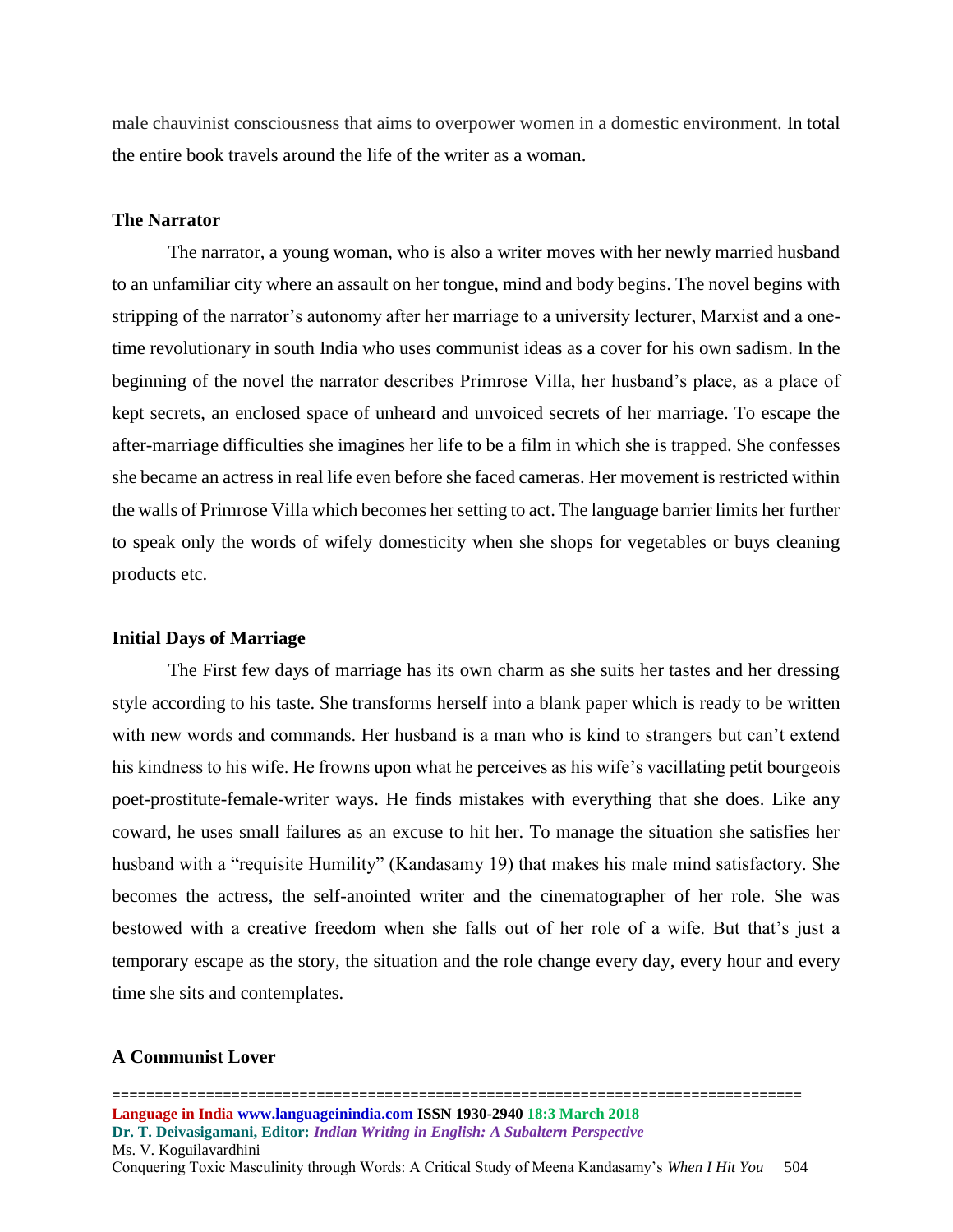Being a communist lover the writer-wife marries a communist-professor-husband who, after marriage, changes himself into a husband-teacher to teach his wife-student the ways of a typical, obedient wife. A few days into marriage the husband starts to shed his mask of a perfect husband when he burns himself in the kitchen as a preventive measure to get herself out of Facebook. The reason he gives is that he can't go along with the narcissism and exhibitionism of Facebook and says that his wife's "peep show" (50) will endanger him. In the next ten minutes she cuts off her lifeline to the outside world by deactivating her Facebook account. She commits a temporary "career suicide" (52) and bids farewell to the world with a final message which says that she was busy with a writing project. She pretends to live a writer's life masking her loneliness. Next torture comes in the form of sharing her email password with her husband and arguments follow continued by periodical checking of her mobile phone. He manipulates her into the surrender of her email accounts, the suspension of her Facebook page and he polices even her mobile phone.

# **Robbed of Her Identity**

She feels nauseous and robbed of her identity when she comes to know that her emails have been replied by her husband. So she decides to be open and give up her privacy so that her husband's world can revolve around her. She begins a pattern of obedience which fits well to his personality. As a result of this she was restricted to not share her phone number with anyone. Her parents do not realise the collapse of her world as a writer when they come to know this. The justification and denial by her parents further deepens the wounds inflicted on her. She's told it's for her own good and is instructed to be patient. She's advised to have a child to mend the brute. She fights for the rights of an imprisoned wife with silence and when she questions beatings and rapes follow, with everyday middle-class implements weaponised: the hose of the washing machine and the power cord for her laptop. Shame, pride and a society in which everyone from parents to police expects a woman to put up and shut up force the realisation that only she can save herself.

# **Empire Never Writes Back**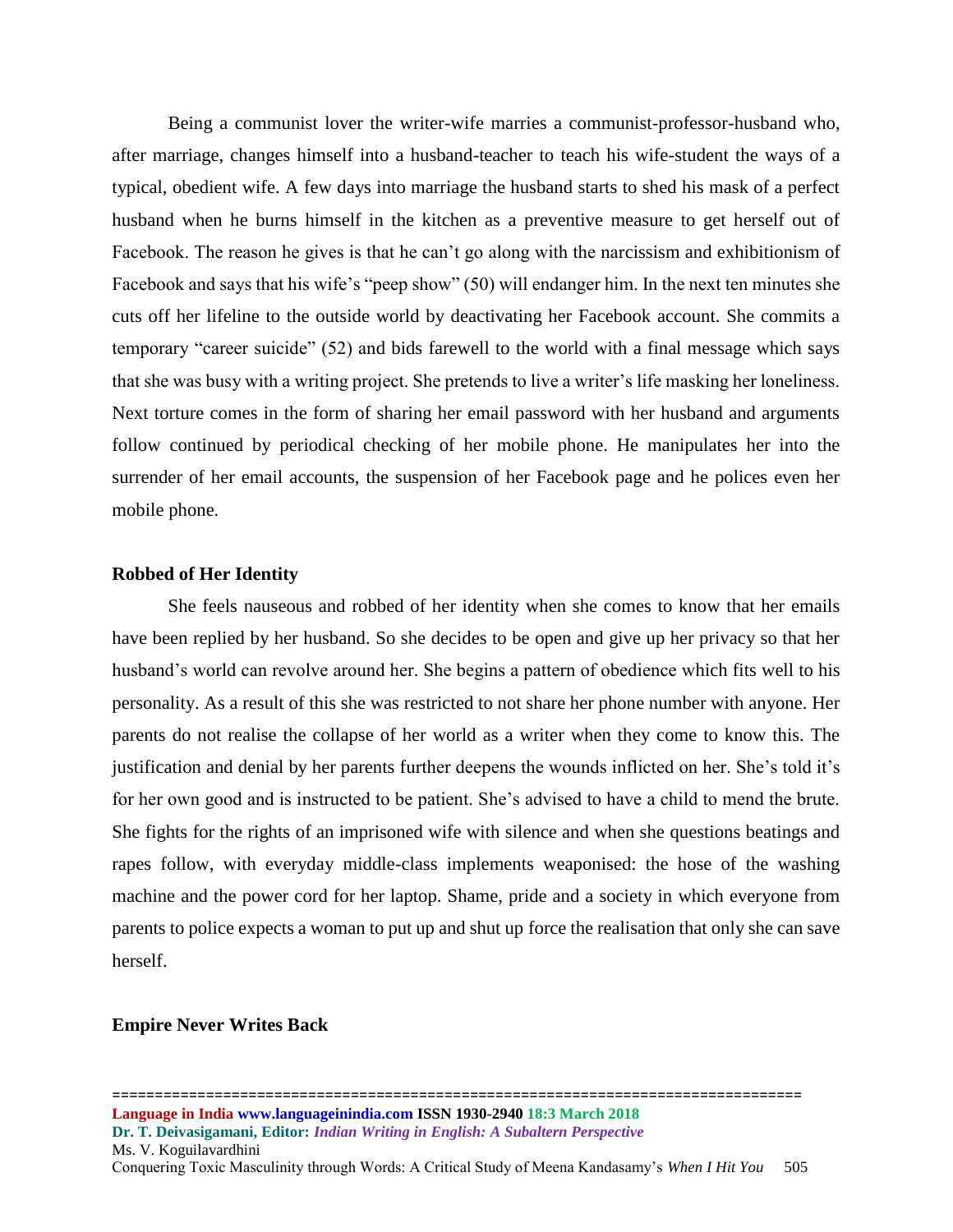Teaching post-colonialism to escape the loneliness she realises that the empire never writes back because within the classrooms the oppressed are still the products of the same empire, carrying their bags of shame and sin. When she discusses this with her communist husband his interpretation is different. He says in the past the 'whores' are the links between the coloniser and the colonised but today the writer who writes in English, who is the link, the bridge is the 'whore'. She is stopped from preparing her articles saying that she is not allowed to be a writer-whore. He stresses on that he owns her and she has to follow his wishes. Her current situation makes her hesitate even to make a call for the fear of being discovered midway.

#### **Reduced to Nothing?**

The writer who gave up the job of a teacher to be a writer is now reduced to a position where she has nothing else to do. She is a writer just in front of the mirror as she has more important duties than writing (i.e.) household chores. Fear engulfs her as she finds herself incapable of writing even a single word. She compares herself to the women in her novels that are stronger than her and she feels ashamed. She finds an outlet for her thoughts by writing poetry. She buries her anger in words. According to her husband she imprisons their differences within a poem which becomes a poison and creates trouble for their future. But to her, it is the ointment which heals her and through which she can get over her problems of domestic oppression. He even finds differences between him writing poems and the poems written by her. He says that his poem struggles to moves past his weaknesses and her poems are fuelled by hatred. So he becomes the poet of a marriage in which she is brutally beaten. 'The institution of marriage creates its own division of labour' (84) and the divider is the husband.

# **Writing Letters to Imaginary Lovers**

She was gifted with slaps for writing poems which marks her cheeks with painful memories. In order to escape the present hellish world of slaps, hits and torture by questions she starts writing letters to imaginary lovers to whom she discloses all her feelings and her unanswered questions. She gets the sheer pleasure of writing without his knowledge when she writes the letters even though they are temporary. She gets revenge by writing to the word lover again and again and rubbing salt on his wounded pride which reclaims her 'right to write' (88). The words in the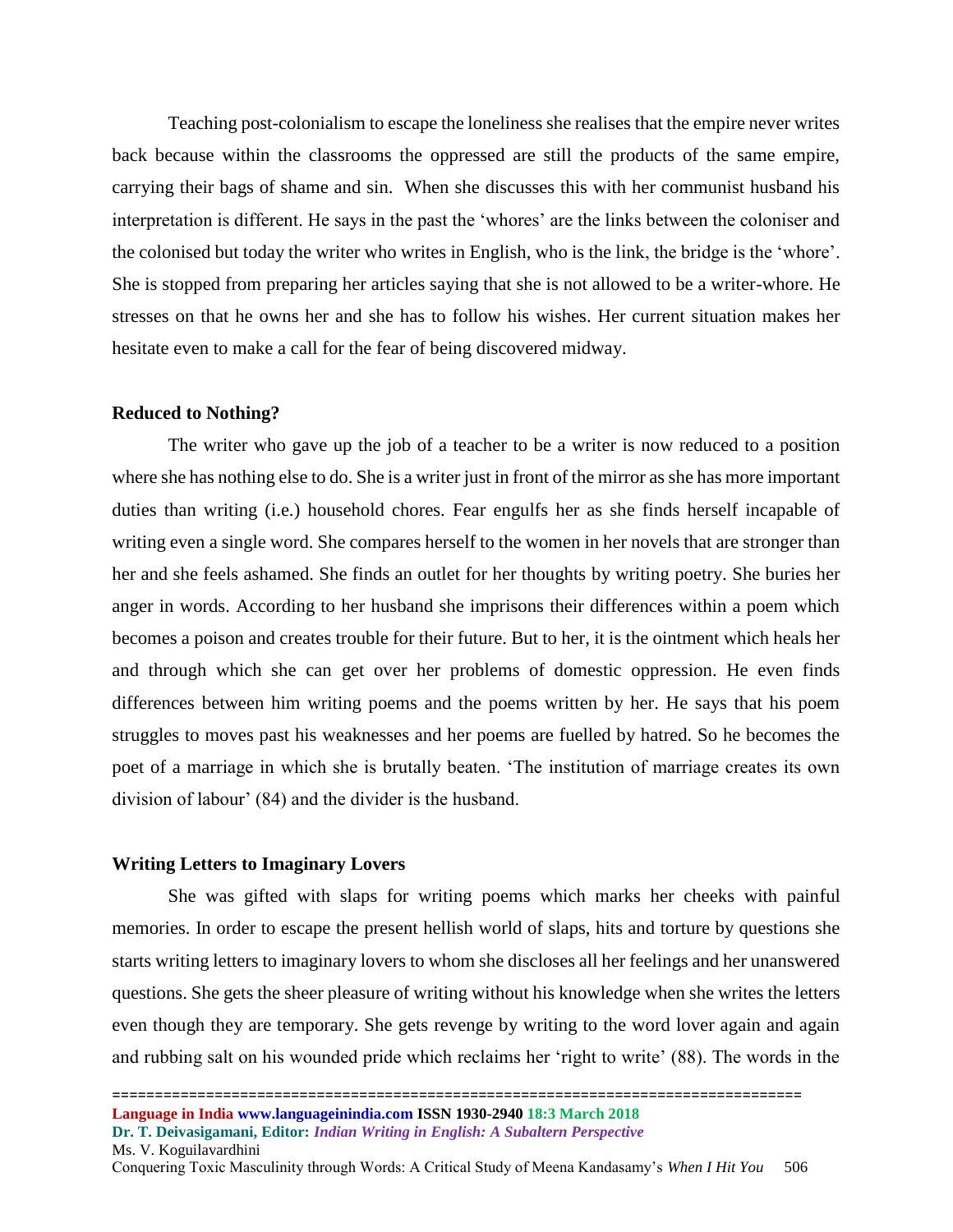letters give wings to her lone injured self. It heals her and fills her with courage and makes her fly with word-wings. Language shapes her worldview and the worldview shapes her languages. Language makes her a prisoner. In Mangalore, Kannada language makes her a mere housewife oppressing her other self. Whereas English makes her a lover, a beloved and a poet and Tamil makes her a word huntress and a love Goddess. Whatever language is used by her husband to insult her, it always retains its charms. The wife swings on the pendulum of choice. One moment she is alive and another moment she is dead. She is kind of alive that feels dead. She transcribes her memories of love using her long forgotten words which makes her feel safe and loved. She indulges in the thought-crime, in the words of her husband, and never feels guilty.

# **Battered Wife**

Her image as a wife and a writer is converted into a battered wife who erases her memories as a writer when the evening stalks her doorstep. She functions as a writer only when she has a brief snatch of time in the make-believe situation of happy marriage. In the field of marriage the only place where she has her upper hand is the area of kitchen where she cannot be insulted or overcome by his hurtful words. In her tiny world called kitchen, the food overshadows the domestic insults and abuses. She becomes a part of the structure of a so called happy marriage which has its own forms and functions. She becomes like the peg on the clothesline, the gem clip on the table, the woman in the kitchen who transforms into the submissive between the sheets. The following lines make her to keep count of her days' routine:

> *Three four Sweep the floor Three four Do the chore Three four Come here whore*

# **Completely Freed?**

One fine day the husband sets the wife completely free by deleting all her emails erasing everything from her past. That's how a once upon a time feminist becomes a battered wife. The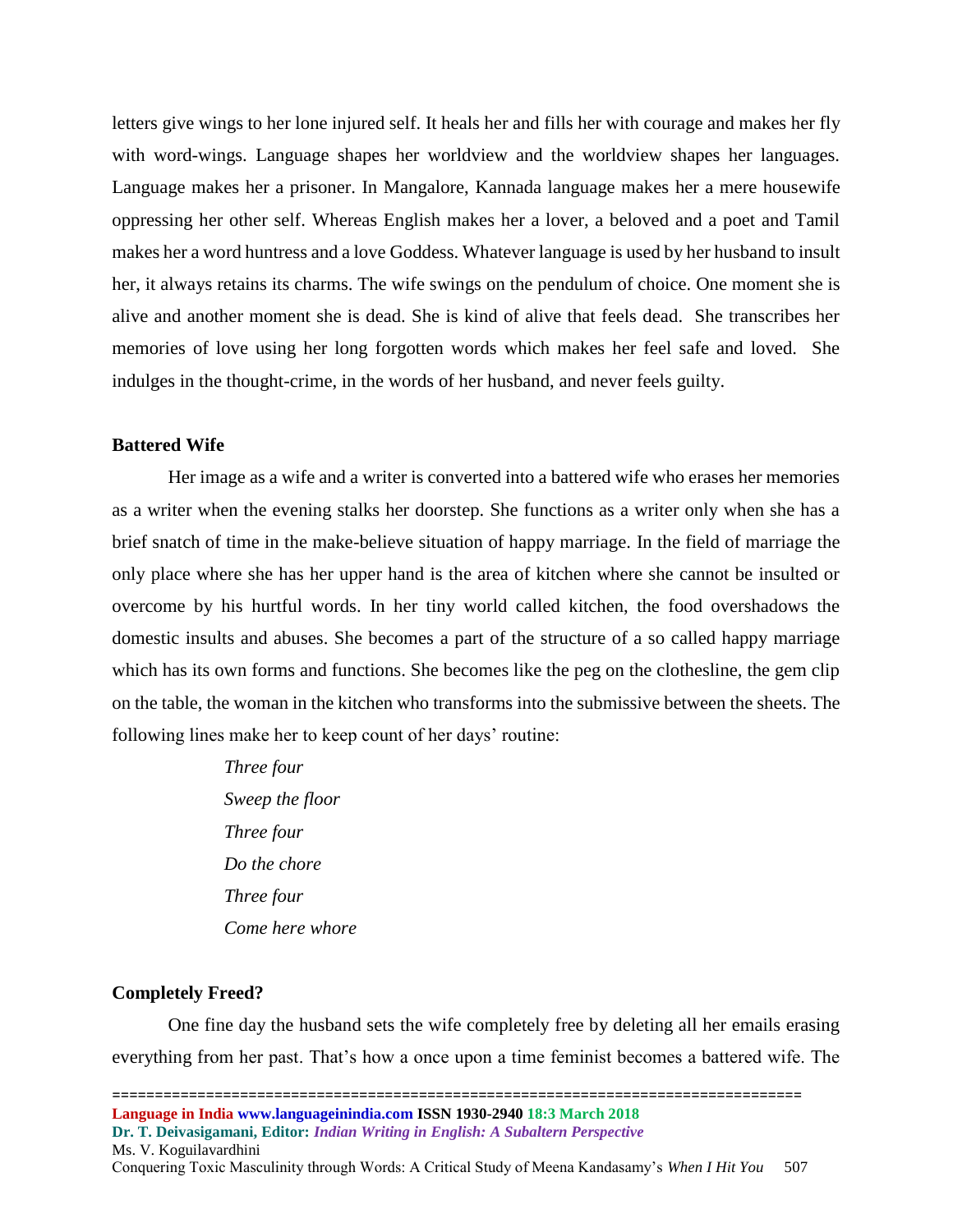history of her past is gone forever which leaves her in a blank state; a state of nothingness. The narrator's only escape from the brutality and the curfews imposed on her is by writing letters. Though the narrator is a feminist she gets trapped in an abusive marriage.

At one point of time she is forced to climb the incredible sadness of silence. She conceals all her shame within the folds of her sari and censors her conversation by staying silent. She erases her individuality completely and punishes herself by staying silent when the words flood her with their presence and refuses to dislodge themselves from her tongue. She never understood violence until it happened to her. She never understood that sex is disgusting and painful until she was raped by her husband. Marital rape was a concept of savagery, of violence of violation and of disrespect. It revealed her that she was involved in a marital game of chess where she plays the King who was under constant threat by her husband who plays the role of drama Queen. She realises the sickness of a man's mind which allows him to take a woman for granted, after marriage. She understands the unwritten male supporting marital rule that a woman belongs to him after marriage and he is the owner and he has the right to do anything to her. She has no rights to talk or to say no for which she is punished is an instinctive, animalistic manner. The husband speaks in his brutal language which makes the woman physically mute. Her scream never reaches his ears to make him stop. She feels like a corpse which is devoid of all the senses when it is fed with rice. The husband uses rape as a weapon to tame her. It becomes a fight which makes it difficult for the woman to win. Her husband tries to control her body, but he will never control her mind. The narrator cringes when she realises how well language is used by men to insult women. She feels disgusted that her body is used as a spittoon where the repellent words are spat out hot from a man's mouth. She tries to reconcile her world with the linguistic theory she learnt.

It was your tongue in your mouth that forced me into silence. It was your tongue in your mouth that forced me into submission. And then, it was your tongue in your mouth that forced me. (173)

#### **To Keep the Womb Empty**

The husband aims to fill her womb by forcing himself on her, but she bravely decides to keep the place of peace, the womb, empty. She transfers the emptiness of her life to her womb and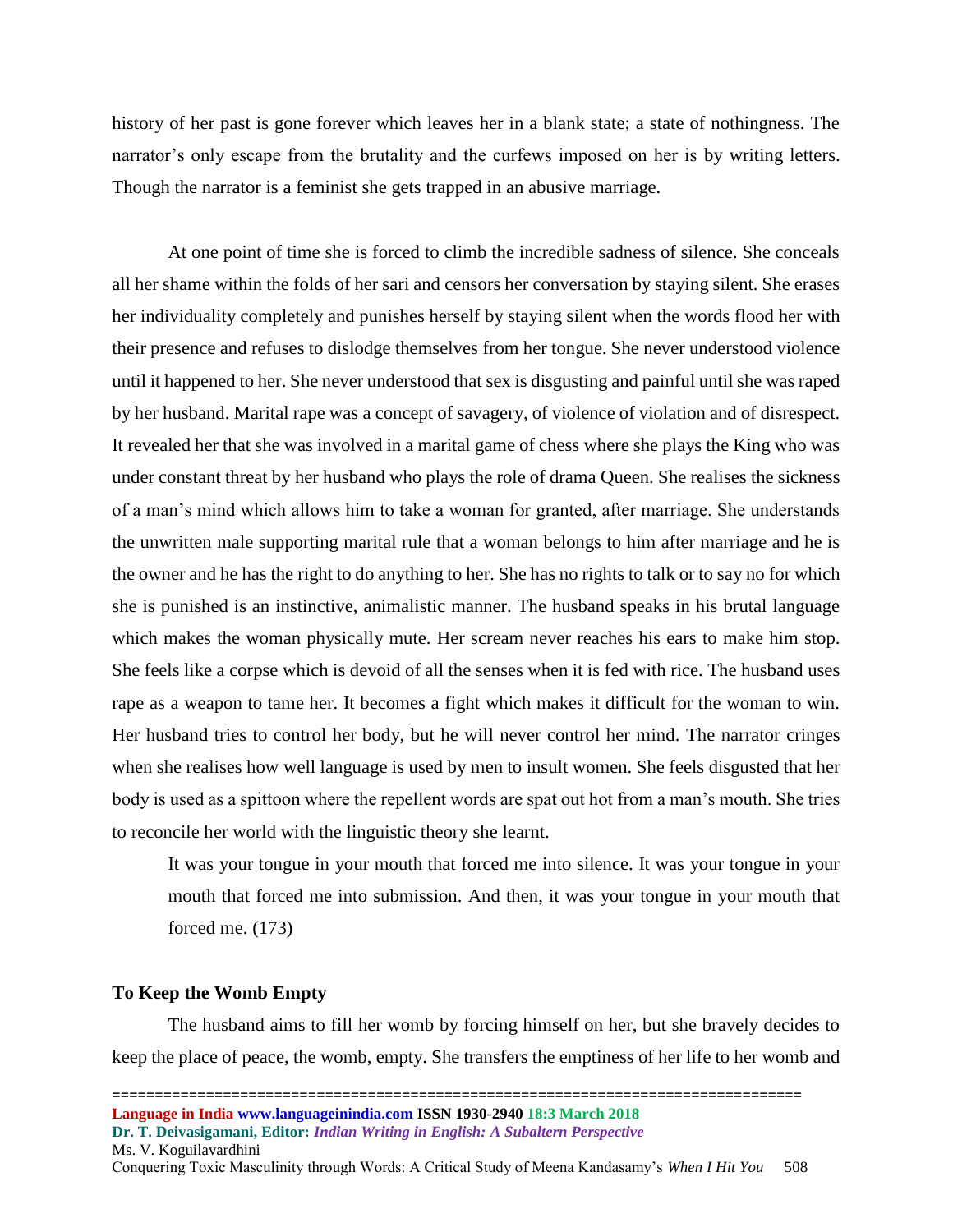doesn't want to carry a man's child who beat her, raped her on a bed where a 'no' held no meaning and called her a whore. She uses her skills in the kitchen to secure her womb's liberty. So she begins a plot to escape. She becomes what he wants her to be: the good housewife. She cooks food that pleases him. She allows him sex when he wants it. She wears the clothes that he wants her to. She learns Kannada, as her husband does not speak the language of love. She also begins to use language to conquer his venomous masculinity. Since the writer in her is stronger than the woman, she begins her act with pity when he opens up about a comrade from his revolutionary days. She makes him fall apart emotionally, starts taking notes of his weaknesses and plays with him. She becomes a strategist and lets her writer self take in charge. She controls the narrative as she realises the basic notion of a writer.

#### **Mounting Defiance**

Their brief existence of her temporary letters powers her mounting defiance. This power leads her to strip his manhood away when she explodes him with her word bombs that real men never hit women. She makes him impotent of acting on his threats and creates the space she always wanted. She becomes deaf to his detestable calling names and for the first time in her life after marriage, she pierces his male ego with her word daggers. She is not afraid of the consequences of talking which brings the end of her marital life with the man who has been rendered as a husband by the society. She takes everything that has been stripped off her by him- Passport, ATM, laptop, phone and most importantly her freedom. She leaves the miserable city at night shedding it like a second skin.

She transforms into an anti-fragile and unbreakable woman who is not afraid of men. She faces the disbelief, the shock and the shame from her kith and kin post marriage. She restores her courage and lost habits acting alongside like a black widow. Finally, she enters the world of books; the world which welcomes her with willingness; the world created by her in words; the world where she burrows word-tunnels to bury herself. She begins her writing career by writing a postmortem analysis of her marriage for a magazine. She is astounded when she receives written statements from thousands of women all around the world saying that her pieces of writings reflect their stories, their voices and their tears. She slowly climbs up the ladder of life and wakes up to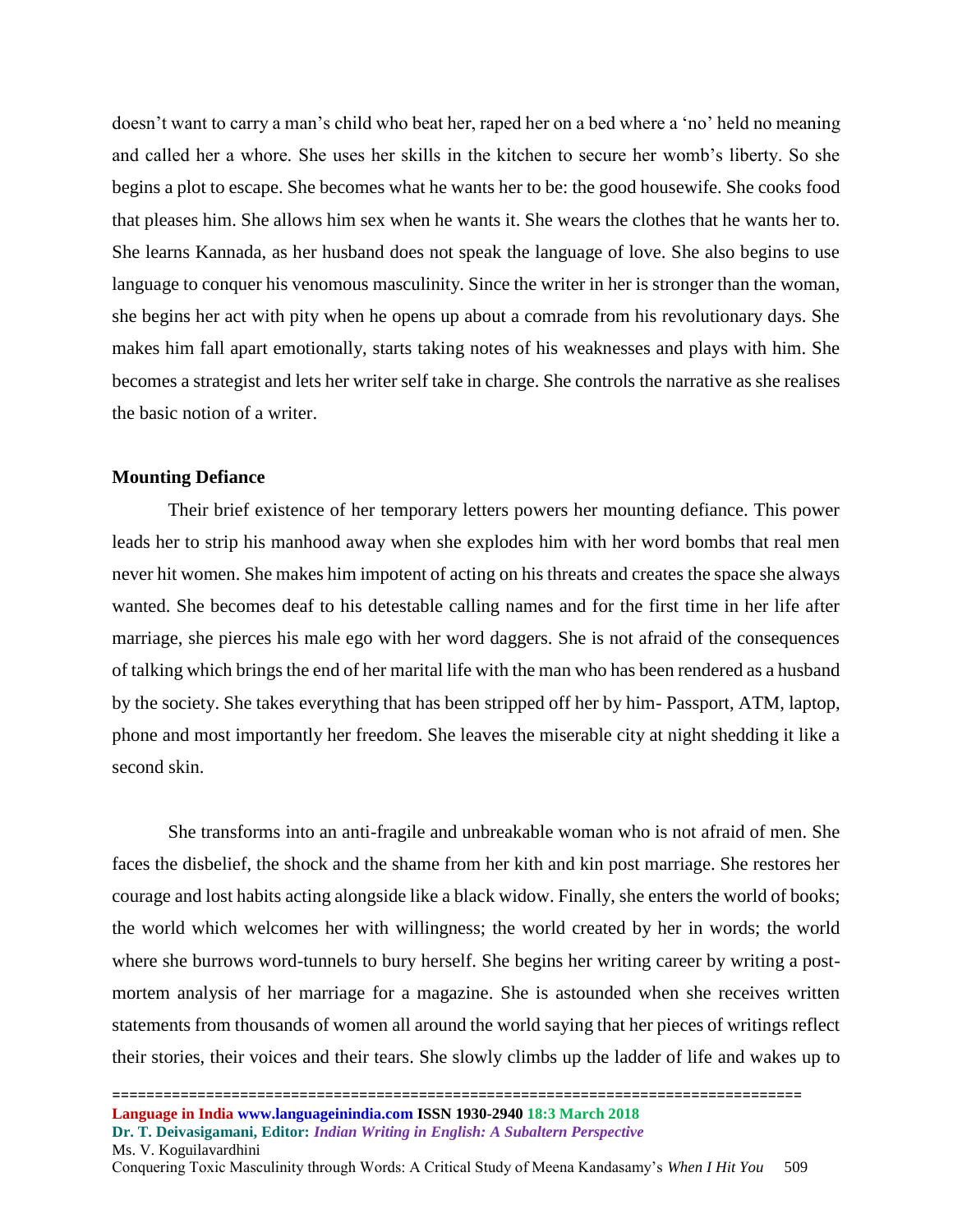social media picking every single thread of her life. She turns to the police, to the lawyers, files for divorce and answers the people who want a balanced picture of her past marital life. She starts meeting different people. She matures enough to understand everything and everyone; the difficulty of being a woman; a writer; of getting into an arranged marriage; of walking out of the marriage; of hearing the judgements of the judgemental people and not caring about them. Even after walking out of the marriage, forgetting everything seems a forlorn, unattainable dream. She is still caught in the web of bad marriage as she and her parents face the questions posed by the society post marriage. But still she likes the peaceful niceness of life sans domestic violence and the chokehold of marriage. She begins the process of forgetting and healing and indulges herself with her world made up of words, sentences and books.

#### **Hiding Pain through Language**

She makes up a beautiful world with the dimension of her language and hides her pain. She hides her scars behind her neatness in dressing. She hides her real worn out physical self behind the body she makes up with words which is perfect and invincible, devoid of any scars. It's completely under her control. She wraps her body with words which is protected against the prying eye, against inspection and against the hands of others. Most importantly the written body is rape resistant. Her fingers capture poetry and song, music and dance and she hides the roughness of the girl's fingers spoiled by housework, behind words which trace butterflies in the air. Words allow her escape the real and cruel world; words give birth to another woman; the woman who was hidden inside the wife. Though she left his world she never forgot his words which buried a part of her soul. With the help of words she creates the woman at whom the society cannot spit or throw stones because she is completely made only of words on a page and her speech is heard by everyone in their own voice. Words released the strange, rebellious and ecstatic woman hidden inside her. Words gave her wings to fly at her will and smuggled her out of the oppressive situation, a situation where she struggled so hard and so long to wriggle out of the problems and found shelter within the words which gave her wings and courage to fly. She conjured a brave self out of words to take on the life of a woman afraid of facing her own reality.

# **Works Cited**

**====================================================================**